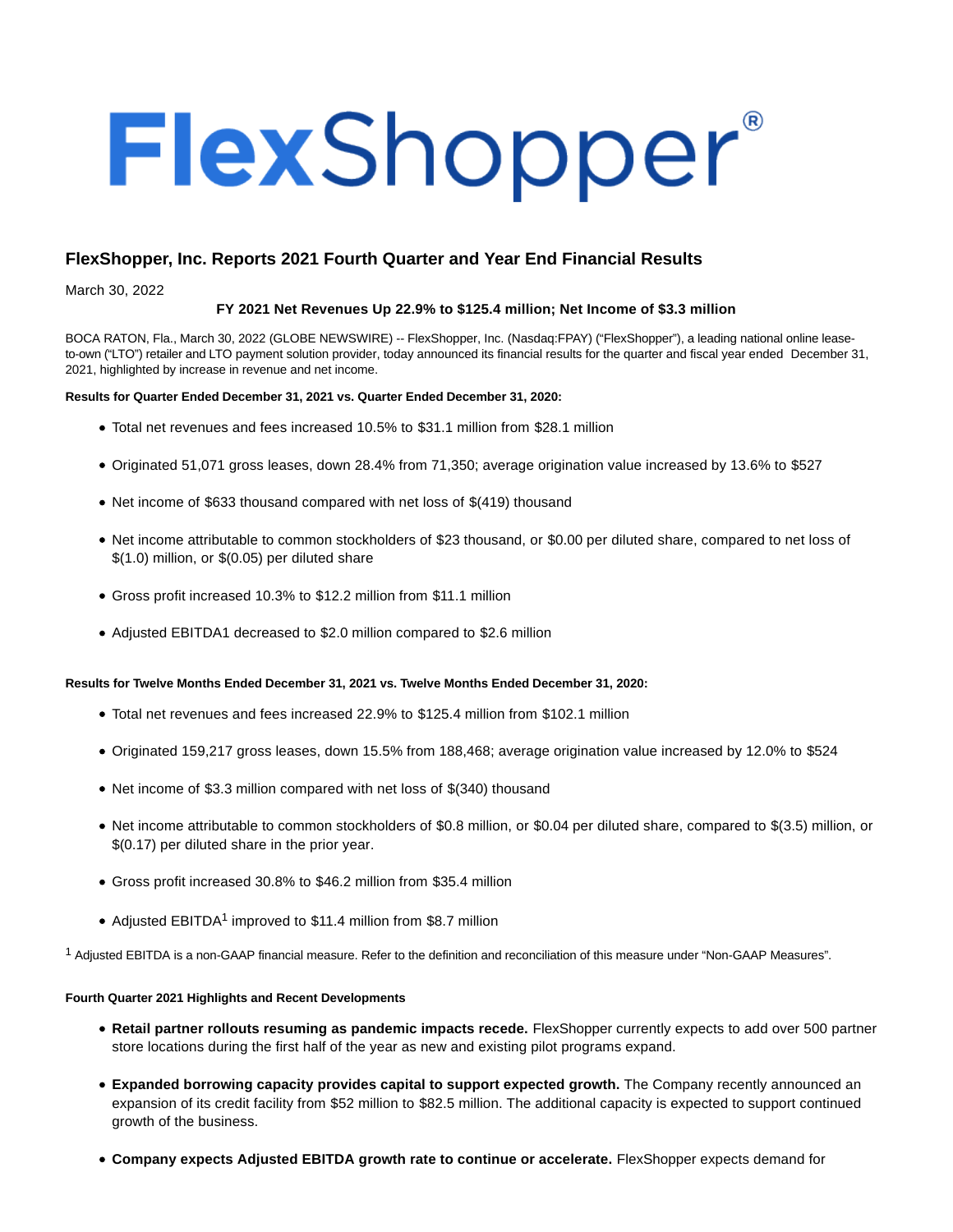# alternative finance solutions among subprime customers to continue normalizing in 2022 and, as a result, expects 2022 Adjusted EBITDA to grow at or above the rate in 2021.

Rich House, CEO, stated, "2021 was a challenging year across our industry as subprime consumers benefitted from a range of government stimulus programs which, in turn, reduced their demand for alternative financing products and solutions. This negatively impacted our new lease originations for the full year. Despite the headwind for much of the year, we were able to grow our bottom line. For the year, we reported net income of \$0.8 million after accounting for non-cash preferred dividend accrual, compared with a loss of \$3.5 million in the prior year, with Adjusted EBITDA growing 31% to \$11.4 million. Importantly, we achieved this improved profitability without compromising our underwriting. Across our industry we saw many participants do the opposite to maintain volume in the face of reduced demand for alternative financing solutions resulting from massive government stimulus. Those competitors now appear to be reversing course, which is a positive for FlexShopper."

Mr. House continued, "As the recent COVID surge has receded, we have seen our industry steadily returning to normal. Notably, we have seen existing and new retail partners eager to resume rolling out our lease to own solution. We currently expect to add over 500 stores over the first half of the year, consisting of new pilot programs and other full roll outs. We have also recently introduced a consumer lending product to further support our retail partners. Lease to own contracts are limited to durable goods, leaving a gap for our tire store partners when subprime customers need service work such as wheel alignments. Our new lending product addresses this need, providing a value-added solution for our partners and their customers. Initial interest in this product has been positive and we expect to see continued growth through the year, eventually creating a material impact on our financial results."

Additionally, Adjusted EBITDA is a non-GAAP financial measure. Refer to the definition of this measure under "Non-GAAP Measures."

### **Conference Call Details**

Date: Thursday, March 31, 2022 Time: 9:00 a.m. Eastern Time

Participant Dial-In Numbers:

Domestic callers: (877) 407-3944 International callers: (412) 902-0038

### **Access by Webcast**

The call will also be simultaneously webcast over the Internet via the "Investor" section of the Company's website at [www.flexshopper.com o](http://www.flexshopper.com/)r by clicking on the conference call link:

[https://themediaframe.com/mediaframe/webcast.html?webcastid=5vm0GSlj.](https://www.globenewswire.com/Tracker?data=ZE8WTzw3kuzszfxiCZ1lodf3AIAY2spkczBJc_zHOje9ccHiyvO8yygtzvpol0ivtKkHi5oH_1BAlsKS7pGJMMgksU7bp9iJLU2HYFyiJMwEQbxiYRI3Dn_MbhIQK7qrX6DNP6yduEi1JNBdMQZYcKHgVhPBr9SlffgqtPBJYKlWHIQLv3OhTC5Lv4LXaAH4CAwlMqJmEJaFGUWXZK-Ttw==) An audio replay of the call will be archived on the Company's website.

# **FLEXSHOPPER, INC. CONSOLIDATED STATEMENTS OF OPERATIONS**

|                                                          | For the three months ended |            | For the twelve months ended |             |  |
|----------------------------------------------------------|----------------------------|------------|-----------------------------|-------------|--|
|                                                          | December 31,               |            | December 31,                |             |  |
|                                                          | 2021                       | 2020       | 2021                        | 2020        |  |
| <b>Revenues:</b>                                         |                            |            |                             |             |  |
| Lease revenues and fees, net                             | 29,479,017                 | 26,950,434 | 118,355,184                 | 96,939,767  |  |
| Lease merchandise sold                                   | 1,614,581                  | 1,191,139  | 7,071,572                   | 5,144,747   |  |
| <b>Total revenues</b>                                    | 31,093,598                 | 28,141,573 | 125,426,756                 | 102,084,514 |  |
| <b>Costs and expenses:</b>                               |                            |            |                             |             |  |
| Cost of lease revenues, consisting of depreciation and   |                            |            |                             |             |  |
| impairment of lease merchandise                          | 17,614,938                 | 16,326,208 | 73,616,293                  | 63,308,210  |  |
| Cost of lease merchandise sold                           | 1,261,369                  | 739,281    | 5,561,593                   | 3,424,880   |  |
| Marketing                                                | 3,557,825                  | 2,260,152  | 9,129,062                   | 5,880,063   |  |
| Salaries and benefits                                    | 3,160,020                  | 3,116,073  | 11,489,208                  | 10,440,693  |  |
| Operating expenses                                       | 4,611,743                  | 4,367,210  | 18,265,781                  | 14,404,953  |  |
| <b>Total costs and expenses</b>                          | 30,205,895                 | 26,808,924 | 118,061,937                 | 97,458,799  |  |
| <b>Operating income</b>                                  | 887,703                    | 1,332,649  | 7,364,819                   | 4,625,715   |  |
| Gain on extinguishment of debt                           |                            |            | 1,931,825                   |             |  |
| Interest expense including amortization of debt issuance |                            |            |                             |             |  |
| costs                                                    | (1,383,546)                | 1,088,478  | (5,238,560)                 | (4,302,561) |  |
| Income/(loss) before income taxes                        | (495, 843)                 | 244,171    | 4,058,084                   | 323,154     |  |
| Provision for income taxes                               | 1,129,163                  | (663,050)  | (785,310)                   | (663,050)   |  |
| Net income/(loss)                                        | 633,320                    | (418, 879) | 3,272,774                   | (339, 896)  |  |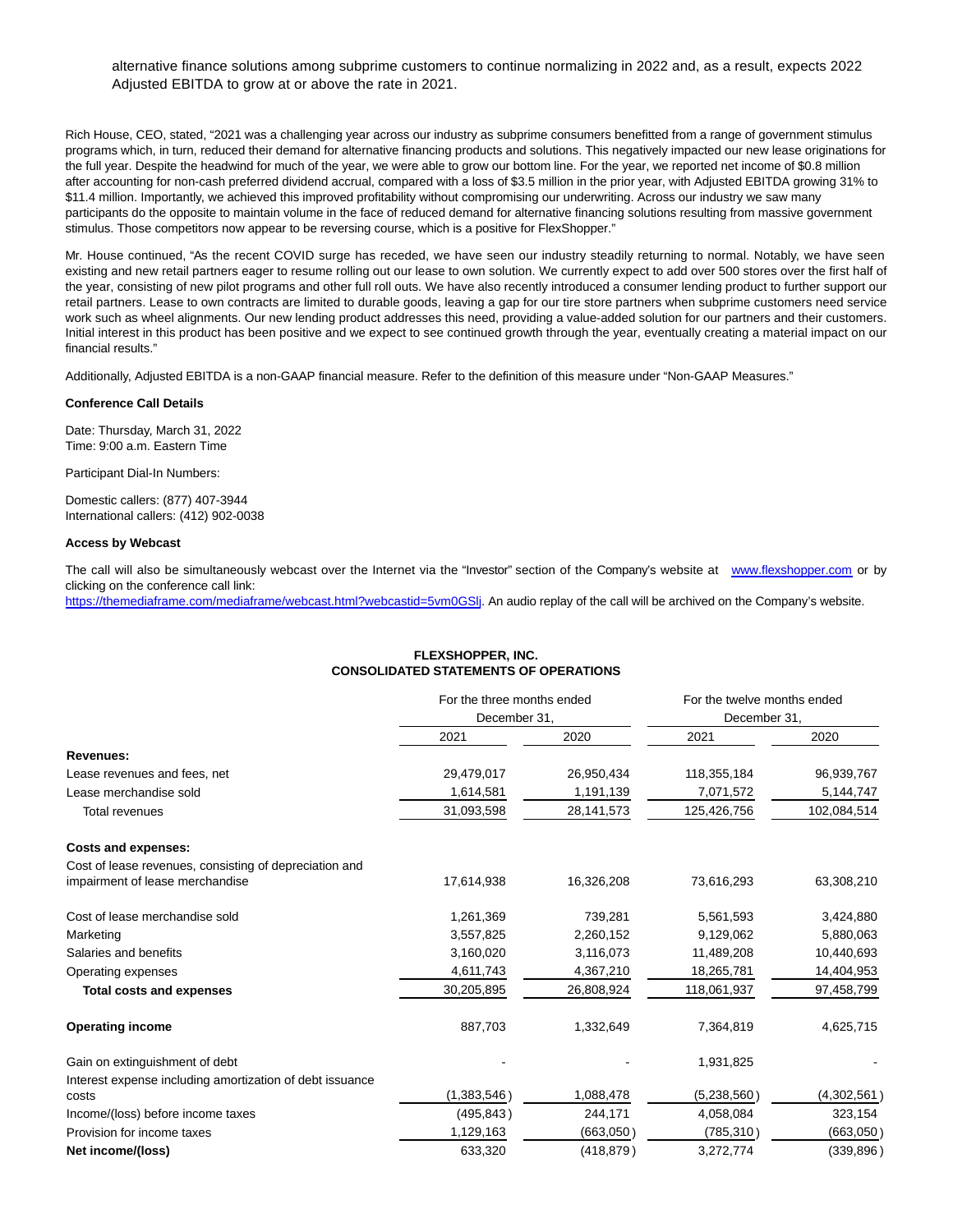| Deemed dividend from exchange offer of warrants          |            |             |   |            |   | 713,212     |
|----------------------------------------------------------|------------|-------------|---|------------|---|-------------|
| Dividends on Series 2 Convertible Preferred Shares       | 609.777    | 609,771     |   | 2.439.099  |   | 2,438,988   |
| Net income/(loss) attributable to common<br>shareholders | 23.543     | (1,028,650) | S | 833.675    |   | (3,492,096) |
| Basic and diluted income/(loss) per common share:        |            |             |   |            |   |             |
| Basic                                                    |            | (0.05)      |   | 0.04       | ъ | (0.17)      |
| Diluted                                                  |            | (0.05)      |   | 0.04       |   | (0.17)      |
| <b>WEIGHTED AVERAGE COMMON SHARES:</b>                   |            |             |   |            |   |             |
| Basic                                                    | 20.712.772 | 21,359,912  |   | 21,387,960 |   | 20,995,349  |
| Diluted                                                  | 22,455,815 | 21,359,912  |   | 23,227,964 |   | 20,995,349  |

### **FLEXSHOPPER, INC. CONSOLIDATED BALANCE SHEETS**

|                                                                                                                                                                 | December 31,<br>2021 |    | December 31,<br>2020   |
|-----------------------------------------------------------------------------------------------------------------------------------------------------------------|----------------------|----|------------------------|
| <b>ASSETS</b>                                                                                                                                                   |                      |    |                        |
| <b>CURRENT ASSETS:</b>                                                                                                                                          |                      |    |                        |
| Cash                                                                                                                                                            | \$<br>5,094,642      | \$ | 8,541,232              |
| Accounts receivable, net                                                                                                                                        | 29,898,991           |    | 10,032,714             |
| Prepaid expenses                                                                                                                                                | 957,527              |    | 869,081                |
| Lease merchandise, net                                                                                                                                          | 40,942,112           |    | 42,822,340             |
| Total current assets                                                                                                                                            | 76,893,272           |    | 62,265,367             |
| PROPERTY AND EQUIPMENT, net                                                                                                                                     | 7,841,206            |    | 5,911,696              |
| OTHER ASSETS, net                                                                                                                                               | 77,578               |    | 72,316                 |
| <b>Total assets</b>                                                                                                                                             | \$<br>84,812,056     | \$ | 68,249,379             |
| LIABILITIES AND STOCKHOLDERS' EQUITY                                                                                                                            |                      |    |                        |
| <b>CURRENT LIABILITIES:</b>                                                                                                                                     |                      |    |                        |
| Accounts payable                                                                                                                                                | \$<br>7,982,180      | \$ | 7,907,619              |
| Accrued payroll and related taxes                                                                                                                               | 391,078              |    | 352,102                |
| Current portion of promissory notes to related parties, net of \$1,247 at 2021 and \$8,276 at 2020 of                                                           |                      |    |                        |
| unamortized issuance costs, including accrued interest                                                                                                          | 1,053,088            |    | 4,815,546              |
| Current portion of promissory note – Paycheck Protection Program                                                                                                | 2,987,646            |    | 1,184,952<br>2,646,800 |
| Accrued expenses                                                                                                                                                | 172,732              |    | 160,726                |
| Lease liability - current portion<br><b>Total current liabilities</b>                                                                                           | 12,586,724           |    | 17,067,745             |
|                                                                                                                                                                 |                      |    |                        |
| Loan payable under credit agreement to beneficial shareholder, net of \$1,274 at 2021 and \$61,617 at<br>2020 of unamortized issuance costs and current portion | 50,061,924           |    | 37,134,009             |
| Promissory notes to related parties, net of current portion                                                                                                     | 3,750,000            |    |                        |
| Promissory note – Paycheck Protection Program, net of current portion                                                                                           |                      |    | 741,787                |
| Accrued payroll and related taxes net of current portion                                                                                                        |                      |    | 204,437                |
| Deferred income tax liability                                                                                                                                   | 495.166              |    |                        |
| Lease liabilities less current portion                                                                                                                          | 1,774,623            |    | 1,947,355              |
| <b>Total liabilities</b>                                                                                                                                        | 68,668,437           |    | 57,095,333             |
| STOCKHOLDERS' EQUITY                                                                                                                                            |                      |    |                        |
| Series 1 Convertible Preferred Stock, \$0.001 par value - authorized 250,000 shares, issued and                                                                 |                      |    |                        |
| outstanding 170,332 shares at \$5.00 stated value                                                                                                               | 851,660              |    | 851,660                |
| Series 2 Convertible Preferred Stock, \$0.001 par value - authorized 25,000 shares, issued and                                                                  |                      |    |                        |
| outstanding 21,952 shares at \$1,000 stated value                                                                                                               | 21,952,000           |    | 21,952,000             |
| Common stock, \$0.0001 par value- authorized 40,000,000 shares, issued and outstanding 21,442,278<br>shares at 2021 and 21,359,945 shares at 2020               | 2,144                |    | 2,136                  |
| Additional paid in capital                                                                                                                                      | 38,560,117           |    | 36,843,326             |
| Accumulated deficit                                                                                                                                             | (45, 222, 302)       |    | (48, 495, 076)         |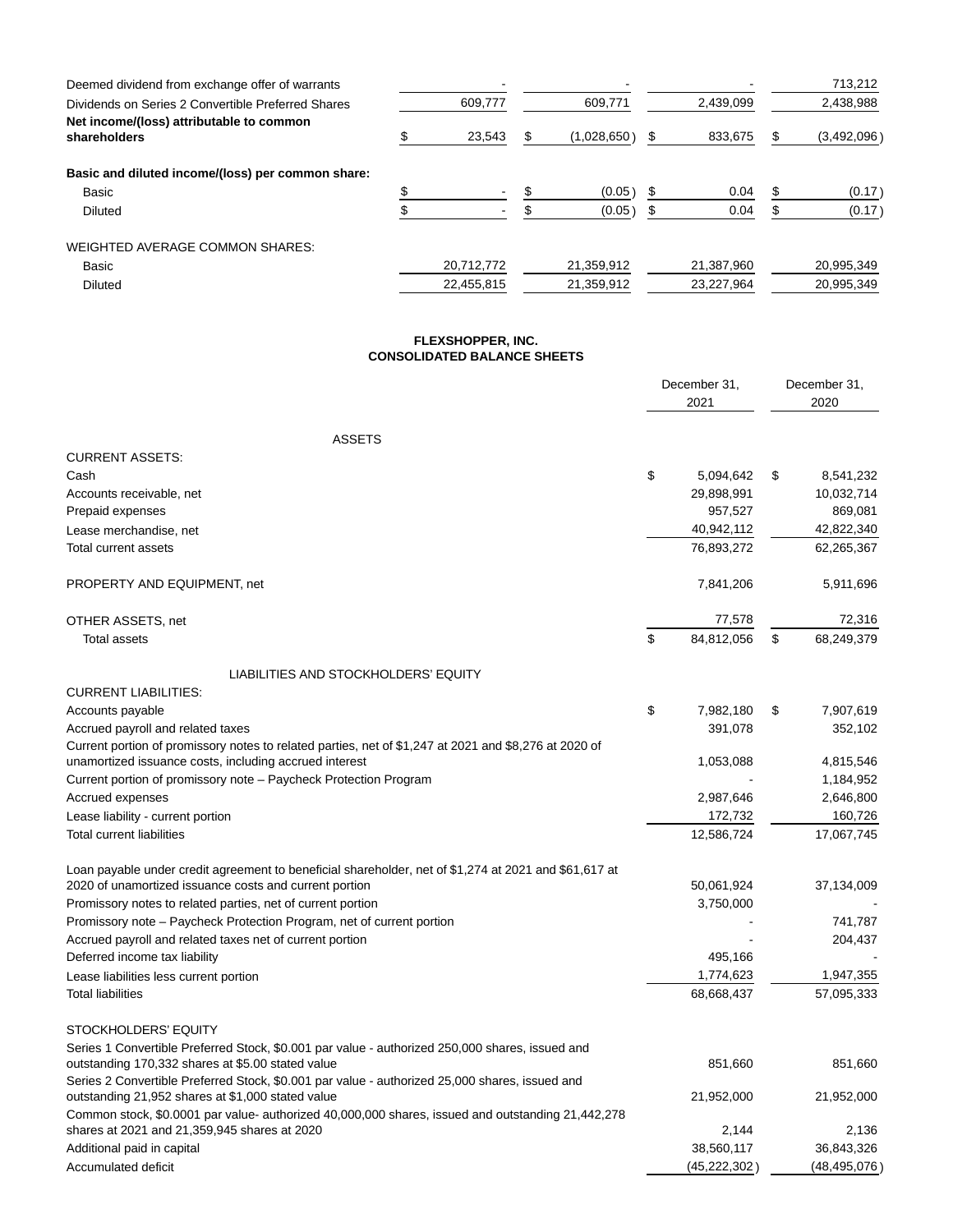| Total stockholders' equity | 16.143.619    | 11.154.046 |
|----------------------------|---------------|------------|
|                            | 84.812.056 \$ | 68,249,379 |

# **FLEXSHOPPER, INC. CONSOLIDATED STATEMENTS OF CASH FLOWS For the years ended December 31, 2021 and 2020**

|                                                                                                       | 2021            | 2020             |
|-------------------------------------------------------------------------------------------------------|-----------------|------------------|
| CASH FLOWS FROM OPERATING ACTIVITIES:                                                                 |                 |                  |
| Net income/ (loss)                                                                                    | \$<br>3,272,774 | \$<br>(339, 896) |
| Adjustments to reconcile net income/ (loss) to net cash used in operating activities:                 |                 |                  |
| Depreciation and impairment of lease merchandise                                                      | 73,616,293      | 63,308,210       |
| Other depreciation and amortization                                                                   | 2,871,541       | 2,577,084        |
| Amortization of debt issuance cost                                                                    | 220,816         | 305,797          |
| Compensation expense related to issuance of stock options and warrants                                | 1,648,627       | 1,388,755        |
| Provision for doubtful accounts                                                                       | 40,489,540      | 31,930,714       |
| Interest in kind added to promissory notes balance                                                    | 9,460           | 13,388           |
| Write off of capitalized software costs                                                               | 4,361           |                  |
| Deferred income tax                                                                                   | 495,166         |                  |
| Gain on debt extinguishment                                                                           | (1,931,825)     |                  |
| Changes in operating assets and liabilities:                                                          |                 |                  |
| Accounts receivable                                                                                   | (60, 355, 817)  | (33,691,096)     |
| Prepaid expenses and other                                                                            | (87, 394)       | (195, 104)       |
| Lease merchandise                                                                                     | (71, 736, 065)  | (75,067,446)     |
| Security deposits                                                                                     | (8,338)         | 2,943            |
| Accounts payable                                                                                      | 74,561          | 3,339,730        |
| Lease liabilities                                                                                     | (5,811)         | 198,528          |
| Accrued payroll and related taxes                                                                     | (165, 461)      | 43,271           |
| Accrued expenses                                                                                      | 331,541         | 1,283,372        |
| Net cash used in operating activities                                                                 | (11, 256, 031)  | (5,207,547)      |
| CASH FLOWS FROM INVESTING ACTIVITIES                                                                  |                 |                  |
| Purchases of property and equipment, including capitalized software costs                             | (4,949,544)     | (3,098,194)      |
| Net cash used in investing activities                                                                 | (4,949,544)     | (3,098,194)      |
| CASH FLOWS FROM FINANCING ACTIVITIES                                                                  |                 |                  |
|                                                                                                       | 19,850,000      | 15,033,000       |
| Proceeds from loan payable under credit agreement<br>Repayment of loan payable under credit agreement | (6,575,000)     | (7,023,250)      |
| Proceeds from promissory notes- Paycheck Protection Program, net of fees                              |                 | 1,914,100        |
| Principal payment under finance lease obligation                                                      | (7,707)         | (6,664)          |
| Proceeds from exercise of warrants                                                                    |                 | 131,250          |
| Proceeds from exercise of stock options                                                               | 68,172          | 5,662            |
| Repayment of installment loan                                                                         | (11, 207)       | (11, 207)        |
| Debt issuance related costs                                                                           | (565, 273)      | (64, 390)        |
|                                                                                                       | 12,758,985      | 9,978,501        |
| Net cash provided by financing activities                                                             |                 |                  |
| (DECREASE)/ INCREASE IN CASH                                                                          | (3,446,590)     | 1,672,760        |
| CASH, beginning of period                                                                             | 8,541,232       | 6,868,472        |
| CASH, end of period                                                                                   | \$<br>5,094,642 | \$<br>8,541,232  |

### **Non-GAAP Measures**

We regularly review a number of metrics, including the following key metrics, to evaluate our business, measure our performance, identify trends affecting our business, formulate financial projections and make strategic decisions.

Adjusted EBITDA represents net income before interest, stock-based compensation, taxes, depreciation (other than depreciation of leased inventory), amortization, and one-time or non-recurring items. We believe that Adjusted EBITDA provides us with an understanding of one aspect of earnings before the impact of investing and financing charges and income taxes.

Key performance metrics for the three and twelve months ended December 31, 2021 and 2020 were as follows: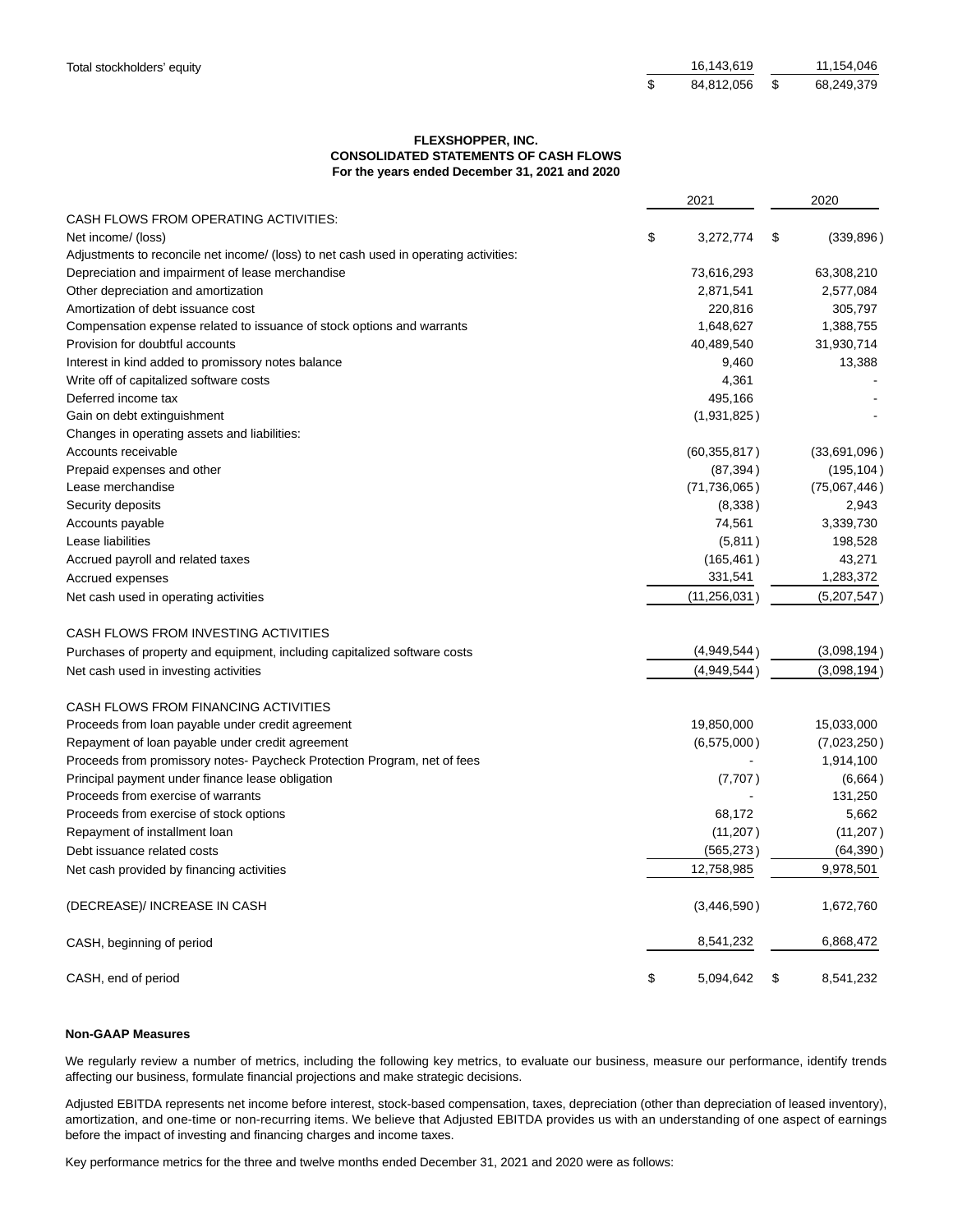|                                                        | Three months ended           |               |  |            |          |             |         |
|--------------------------------------------------------|------------------------------|---------------|--|------------|----------|-------------|---------|
|                                                        | December 31.<br>2021<br>2020 |               |  | \$ Change  | % Change |             |         |
| <b>Adjusted EBITDA:</b>                                |                              |               |  |            |          |             |         |
| Net income/ (loss)                                     |                              | 633,320       |  | (418, 879) |          | 1,052,199   | 251.2   |
| Provision for income taxes                             |                              | (1, 129, 163) |  | 663.050    |          | (1,792,213) | (270.3) |
| Amortization of debt costs                             |                              | 43.169        |  | 71.514     |          | (28, 345)   | (39.6)  |
| Other amortization and depreciation                    |                              | 867.497       |  | 615,881    |          | 251.616     | 40.9    |
| Interest expense, excluding amortization of debt costs |                              | 1.340.377     |  | 1.016.964  |          | 323.413     | 31.8    |
| Stock compensation                                     |                              | 230,927       |  | 188.020    |          | 42.907      | 22.8    |
| Product/infrastructure expense                         |                              |               |  | 17.457     |          | (17, 457)   |         |
| Executive separation agreement                         |                              |               |  | 396,090    |          | (396,090)   |         |
| <b>Adiusted EBITDA</b>                                 |                              | 1,986,127     |  | 2.550.097  |          | (563, 970)  | (22.1)  |

|                                            |              | Twelve months ended |  |            |             |          |
|--------------------------------------------|--------------|---------------------|--|------------|-------------|----------|
|                                            | December 31. |                     |  |            |             |          |
|                                            |              | 2021                |  | 2020       | \$ Change   | % Change |
| <b>Adjusted EBITDA:</b>                    |              |                     |  |            |             |          |
| Net income/ (loss)                         |              | 3,272,774           |  | (339, 896) | 3,612,670   | 1,062.9  |
| Provision for income taxes                 |              | 785,310             |  | 663,050    | 122,260     | 18.4     |
| Amortization of debt costs                 |              | 220,816             |  | 305.797    | (84,981)    | (27.8)   |
| Other amortization and depreciation        |              | 2,875,902           |  | 2,271,287  | 604.615     | 26.6     |
| Interest expense                           |              | 5,017,744           |  | 3,996,764  | 1,020,980   | 25.5     |
| Stock compensation                         |              | 1,125,819           |  | 981.261    | 144,558     | 14.7     |
| Product/infrastructure expense             |              | 10,000              |  | 299,287    | (289, 287)  | (96.7)   |
| Warrants compensation-consulting agreement |              |                     |  | 139,480    | (139, 480)  |          |
| Executive separation agreement             |              |                     |  | 396,090    | (396,090)   |          |
| Gain on debt extinguishment                |              | (1,931,825)         |  |            | (1,931,825) |          |
| <b>Adjusted EBITDA</b>                     |              | 11,376,540          |  | 8,713,120  | 2,663,420   | 30.6     |

The Company refers to Adjusted EBITDA in the above table as the Company uses this measure to evaluate operating performance and to make strategic decisions about the Company. Management believes that Adjusted EBITDA provides relevant and useful information which is widely used by analysts, investors and competitors in its industry in assessing performance.

# **About FlexShopper**

FlexShopper, LLC, a wholly owned subsidiary of FlexShopper, Inc. (FPAY), is a financial and technology company that provides brand name electronics, home furnishings and other durable goods to consumers on a lease-to-own (LTO) basis through its e-commerce marketplace [\(www.FlexShopper.com\)](http://www.flexshopper.com/) as well as its patented and patent pending systems. FlexShopper also provides LTO technology platforms to retailers and e-retailers to facilitate transactions with consumers that want to acquire their products, but do not have sufficient cash or credit. FlexShopper approves consumers utilizing its proprietary consumer screening model, collects from consumers under an LTO contract and funds the LTO transactions by paying merchants for the goods.

# **Forward-Looking Statements**

All statements in this release that are not based on historical fact are "forward-looking statements" within the meaning of Section 27A of the Securities Act of 1933 and Section 21E of the Securities Exchange Act of 1934. Forward-looking statements, which are based on certain assumptions and describe our future plans, strategies and expectations, can generally be identified by the use of forward-looking terms such as "believe," "expect," "may," "will," "should," "could," "seek," "intend," "plan," "goal," "estimate," "anticipate," or other comparable terms. Examples of forward-looking statements include, among others, statements we make regarding expectations of lease originations during the holiday season, the expansion of our lease-to-own program; expectations concerning our partnerships with retail partners; investments in, and the success of, our underwriting technology and risk analytics platform; our ability to collect payments due from customers; expected future operating results and; expectations concerning our business strategy. Forward-looking statements involve inherent risks and uncertainties which could cause actual results to differ materially from those in the forward-looking statements, as a result of various factors including, among others, the following: our limited operating history, limited cash and history of losses; our ability to obtain adequate financing to fund our business operations in the future; the failure to successfully manage and grow our [FlexShopper.com e](http://flexshopper.com/)-commerce platform; our ability to maintain compliance with financial covenants under our credit agreement; our dependence on the success of our third-party retail partners and our continued relationships with them; our compliance with various federal, state and local laws and regulations, including those related to consumer protection; the failure to protect the integrity and security of customer and employee information; and the other risks and uncertainties described in the Risk Factors and in Management's Discussion and Analysis of Financial Condition and Results of Operations sections of our Annual Report on Form 10-K and subsequently filed Quarterly Reports on Form 10-Q. The forward-looking statements made in this release speak only as of the date of this release, and FlexShopper assumes no obligation to update any such forward-looking statements to reflect actual results or changes in expectations, except as otherwise required by law.

# **Contact:**